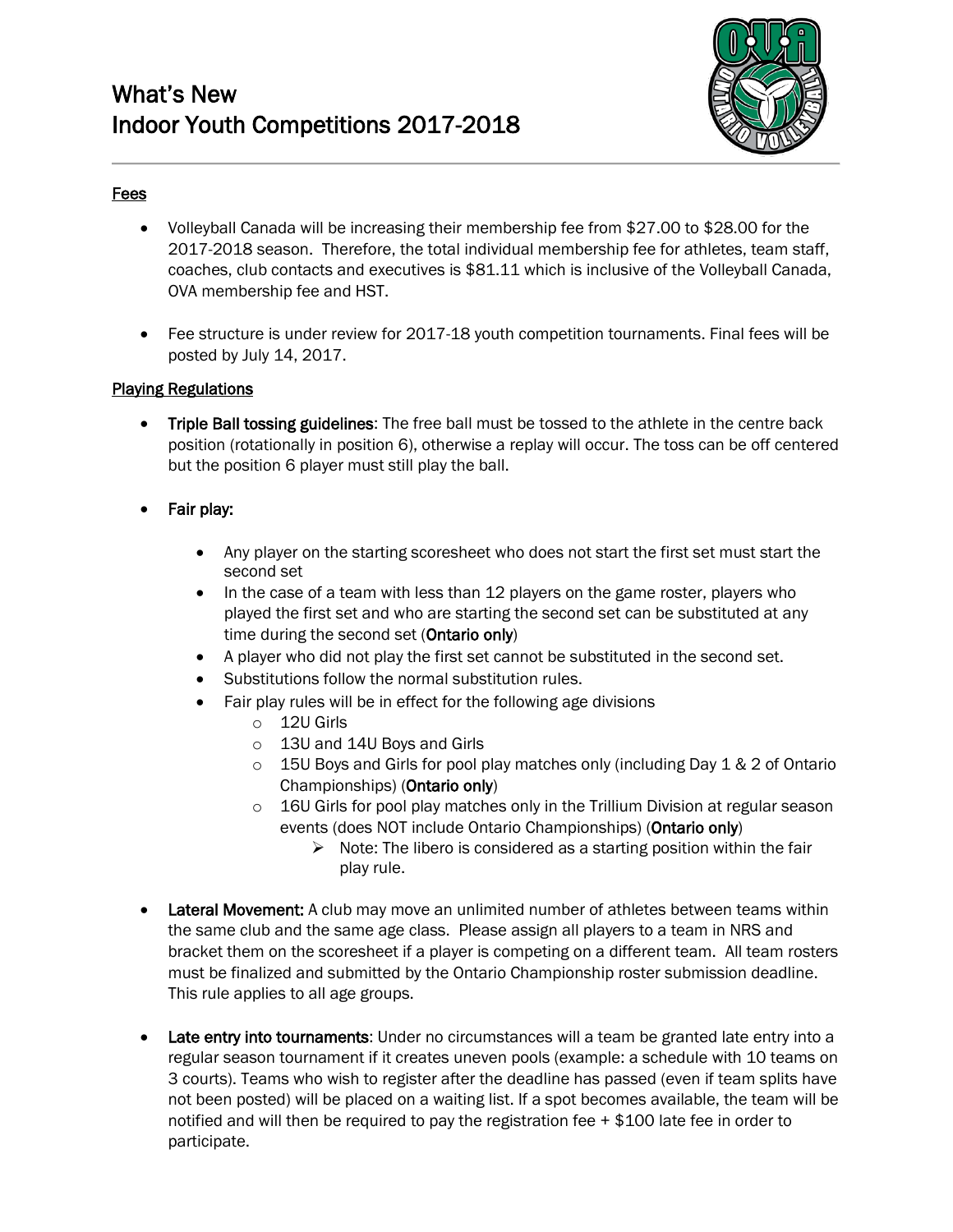- Hitting warm up: A recent study of Volleyball Canada youth athletes, conducted by the Sport Injury Research Centre from the University of Calgary have shown some staggering results:
	- 42% of all reported volleyball injuries were concussions
	- 57% of reported player concussions are from a ball to the head
	- Only 38% of reported concussions are from competitive games situations
	- 15% of reported concussions took place during warm ups
	- 47% of concussions took place at Club practices

The hitting warm-up is an important part of game preparation; however, it does come with some inherent risks for both athletes and spectators. To reduce these risks, we highly recommend that teams follow these warm up guidelines during competitions and at Club practices:

- Athletes remain on one side of the net during a hitting warm up and team staff, volunteers or teammates not hitting retrieve the balls on the opposite side (se[e this](https://www.youtube.com/watch?v=7Muk3hxjXaQ&feature=youtu.be)  [video](https://www.youtube.com/watch?v=7Muk3hxjXaQ&feature=youtu.be) from Alberta Volleyball demonstrating this hitting warm up)
- Athletes should not be crossing under the net during hitting warmups into the direct path of the balls;
- Athletes should run around the outside of the court to retrieve balls
- Designate one side of the court as the attacking side and ask spectators to avoid sitting in this area
- Hitting should be directed away from courts with active games and from spectator seating areas, if at all possible
- 12U-17U Season Structure (*For full details, please refer to the seasonal structure chart)*
	- 12UG The first event will feature a round-robin structure with no playoffs or overall winner. The  $2^{nd}$  and  $3^{rd}$  events will run like a typical OVA tournament with playoffs and medals awarded.
		- o Court size will increase to 18m x 9m
	- 13UG All teams will begin the season in Trillium. A Championship Division will be created for the  $2<sup>nd</sup>$  event and a Premier Division for the  $3<sup>rd</sup>$  and  $4<sup>th</sup>$  events.
	- 13UB All teams will begin the season in Championship. A Premier Division will be created for the 3rd and 4th events.
	- 14UG Teams will begin the season in Trillium and Championship Divisions. A Select Division will be created for the 2<sup>nd</sup> event and a Premier Division will be created for the 3rd and 4th events.
	- 14UB All teams will begin the season in Championship. A Premier Division will be added for the 2nd, 3rd and 4th events.
	- 15UG Teams will begin the season in Trillium, Championship and Select Divisions. A Premier Division will be created for the 2<sup>nd</sup>, 3<sup>rd</sup> and 4<sup>th</sup> events.
	- 16UG Teams will begin the season in Trillium, Championship, Select and Premier Divisions.
	- 17UG Teams will begin the season in Trillium, Championship and Premier Divisions.
	- *For full details, please refer to the seasonal structure chart*
- Playing on Sundays Due to the continued growth of indoor youth competitions, a couple of age divisions will be playing one tournament on a Sunday throughout the regular season.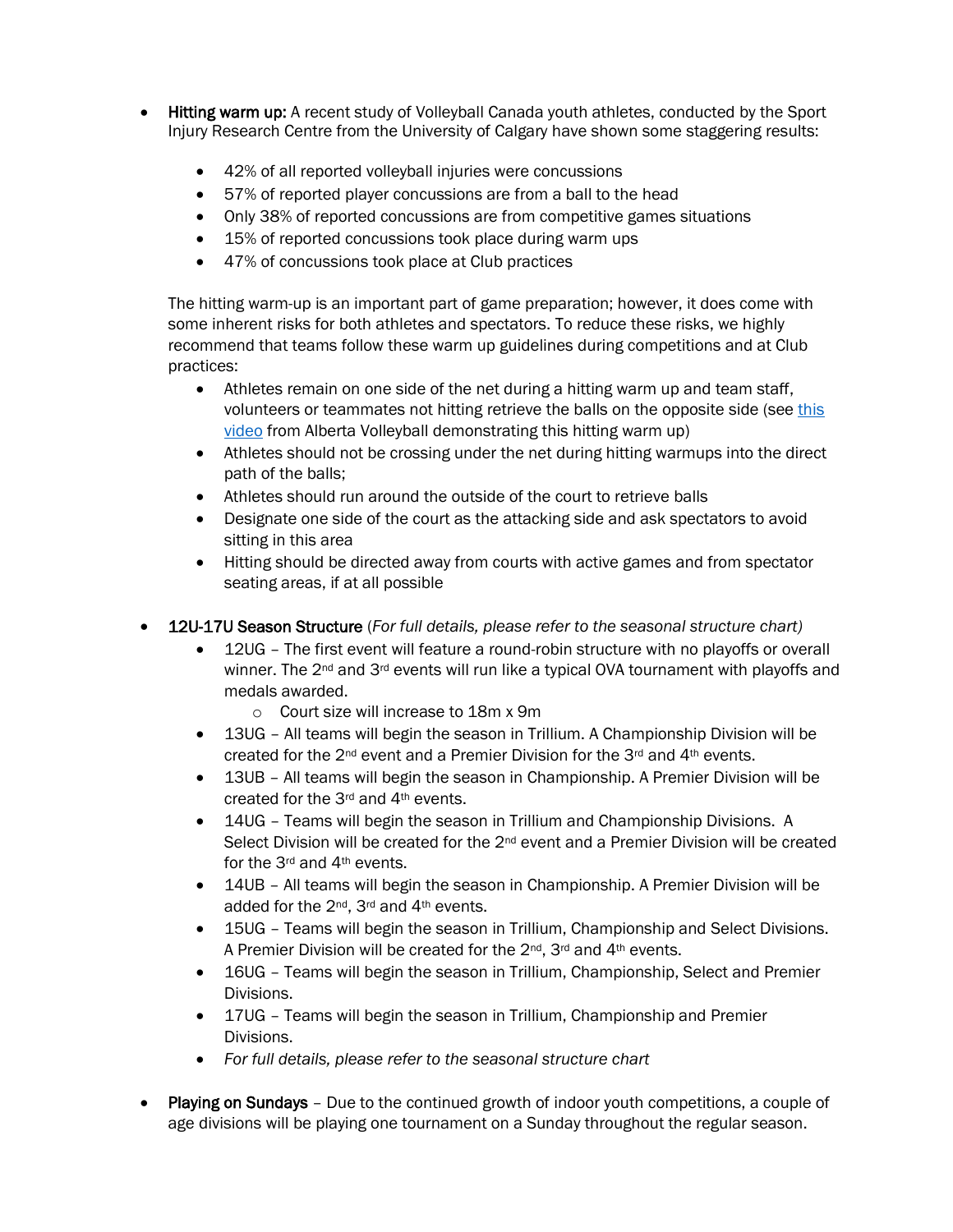• 16U – 18U Grand Prixs – teams from out of province may participate. Ontario teams will still obtain their top 8 Grand Prix points.

## • Tournament Exemption

- A maximum of four (4) teams will be awarded an exemption per age category, for the current season
- *The team must be ranked in the top four (4) teams in terms of average overall points in the entire age category, for boys' divisions*
- *The team must be ranked in the top eight (8) teams in terms of average overall points in the entire age category, for girls' divisions*
- Exemption can be granted only once per season
- Exemption only secures a spot until the next scheduled tournament, after this date all exemptions are VOID
- Exemption does not secure ranking/seeding within a division, ranking continues to be based on average overall points
- The number of teams moving up or down after a tournament will vary based on the number of exemptions granted. This will be noted on the schedules for these tournaments prior to the event
- Teams must declare their intent to file for exemption 6 weeks prior to the tournament they are scheduled to miss.

## Respect in Sport

- One parent or guardian of an athlete must complete the mandatory online Respect in Sport Course
	- $\circ$  This course empowers people to recognize and prevent abuse, bullying and harassment through interactive, online certification
- An individual certification number will be issued per person and tracked by the Clubs and verified by the OVA prior to Ontario Championships (further details to follow)
- A Club admin account and login details has been emailed to each Club contact. If you have not received an email please contact Carrie Campbell (ccampbell@ontariovolleyball.org)
- The 2017-2018 OVA Individual Waiver/Registration Form will contain a box for the Respect in Sport certificate number
- The \$12 cost of the course is the responsibility of the parent or guardian
- The parent course is transferable between sports I.e. if completed for Ontario Soccer Association, the parent can record that number in their OVA Respect in Sport profile at: <https://ontvolleyballparent.respectgroupinc.com/start.jsp>
- Only one certificate number is required per house hold i.e. if multiple siblings play with in the OVA the course only needs to be completed once
- Parents will be required to complete the modules by November 1, 2017. If you require an extension please contact Carrie Campbell at [ccampbell@ontariovolleyball.org](mailto:ccampbell@ontariovolleyball.org)
	- o If certificate numbers are not on file for an athlete, they will not be allowed to play at Ontario Championships 2018.
- More information about Respect in Sport will be available at ontariovolleyball.org later in July 2017

# Coach Certification Policy

- Coaches who participated in Ontario Championships in 2017 will be in Year 2 of the policy
- The fine for not having the proper level of certification for Ontario Championships 2018 is \$100
- Changes to the policy include: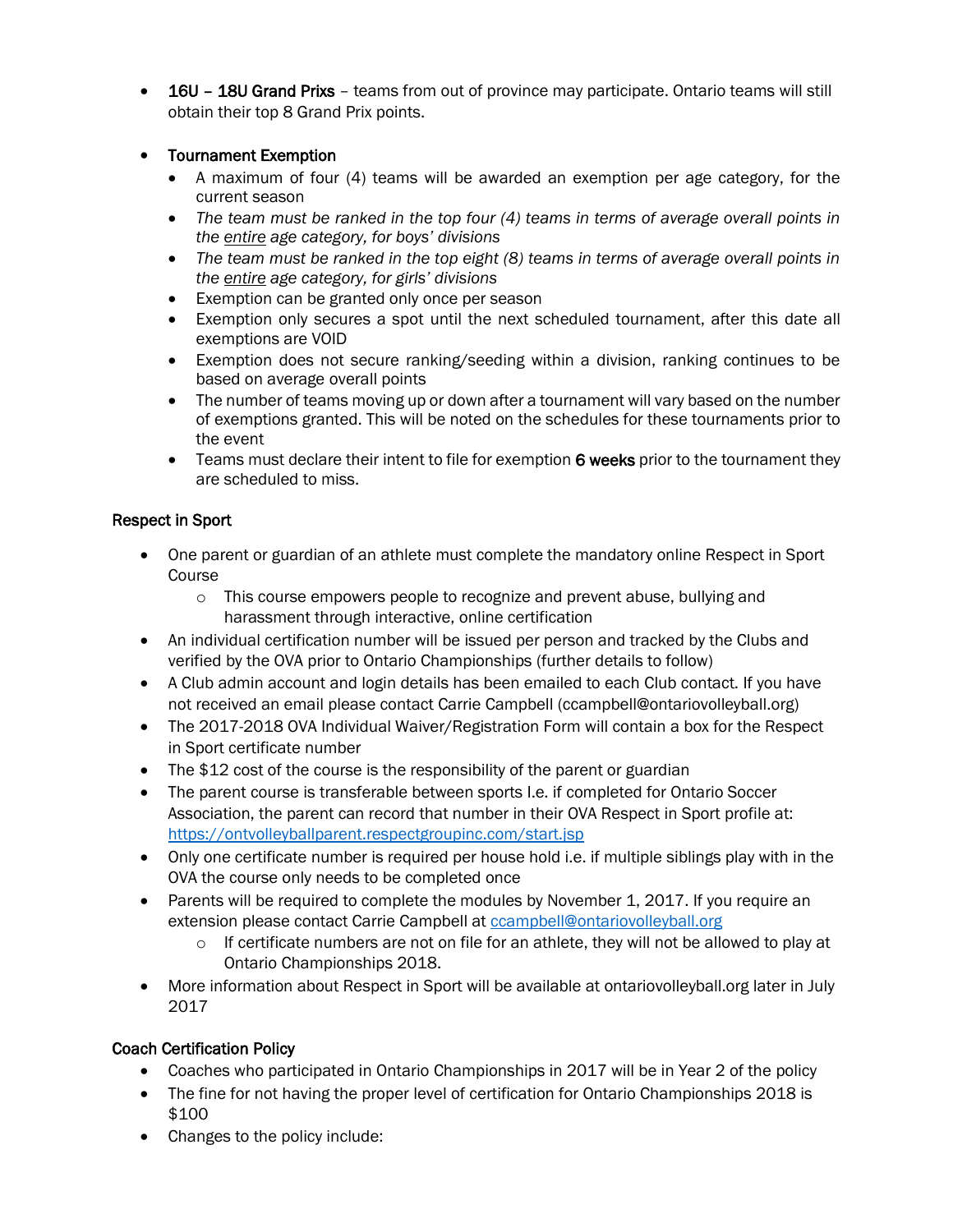- $\circ$  In the case where a head coach would be unable to participate in Ontario Championships or Nationals Championships, the replacing coach will have to have completed the Making Head Way and the Making Ethical Decision online evaluations. The \$100 fine will apply to all coaches stepping into a head coach position who have not completed the modules. For this reason, it is strongly recommended that all assistant coaches complete the two online evaluations.
- o For updated policy, please refer to the attached 2018 OVA Coach Certification Policy.

## Coach Certification Policy – Extended Subsidies 2017

In December 2016, the OVA introduced Head Coach subsidies to offset the costs of completing Volleyball Canada's eLearning modules and the Make Ethical Decisions Online Evaluation.

The OVA has extended the subsidy to qualifying Head Coaches and Assistant Coaches until August 31, 2017.

For more information on the subsidy and how to apply for it, please visit: <http://www.ontariovolleyball.org/articles/2017-coaching-policy-subsidies>

Reminder: Any coach that completes their certification within a year of Ontario Championships 2017, will be refunded the fine.

#### Coach Development

- OVA will offer a series of free coach development webinars to all members of the OVA in September and October 2017. The topics will focus on helping coaches prepare for their season and feature some of the top experts in their field in Canada. The webinars will cover:
	- o Seasonal planning for 13-14U, 15-16U and 17-18U
	- o Periodization for youth athletes
	- o Managing training load to reduce risk of injuries
	- o Physical Training
	- o Mental Performance
- The new Team Ontario Elite program will offer development opportunities to coaches of identified Team Ontario Elite players. All expenses will be paid for these coaches to participate in a weekend of professional development at the Men's National Team Training Center in Gatineau on October 14-15th, 2017. More training opportunities will be available and announced at a later date.

#### Mental Performance for Youth Athletes

- In collaboration with Kyle Paquette, mental performance coach for the Men's National Team, OVA has designed a 5-module workbook to address mental performance training with young volleyball players.
	- o Find more information on *Trainwave for Volleyball* here: <http://www.ontariovolleyball.org/node/4537>
- The book is endorsed by Glenn Hoag who attributes part of the success of the Men's National Team qualification for the Rio Olympics to Kyle's approach of mental training.
- *Trainwave For Volleyball are now available for pre-orders to all OVA clubs*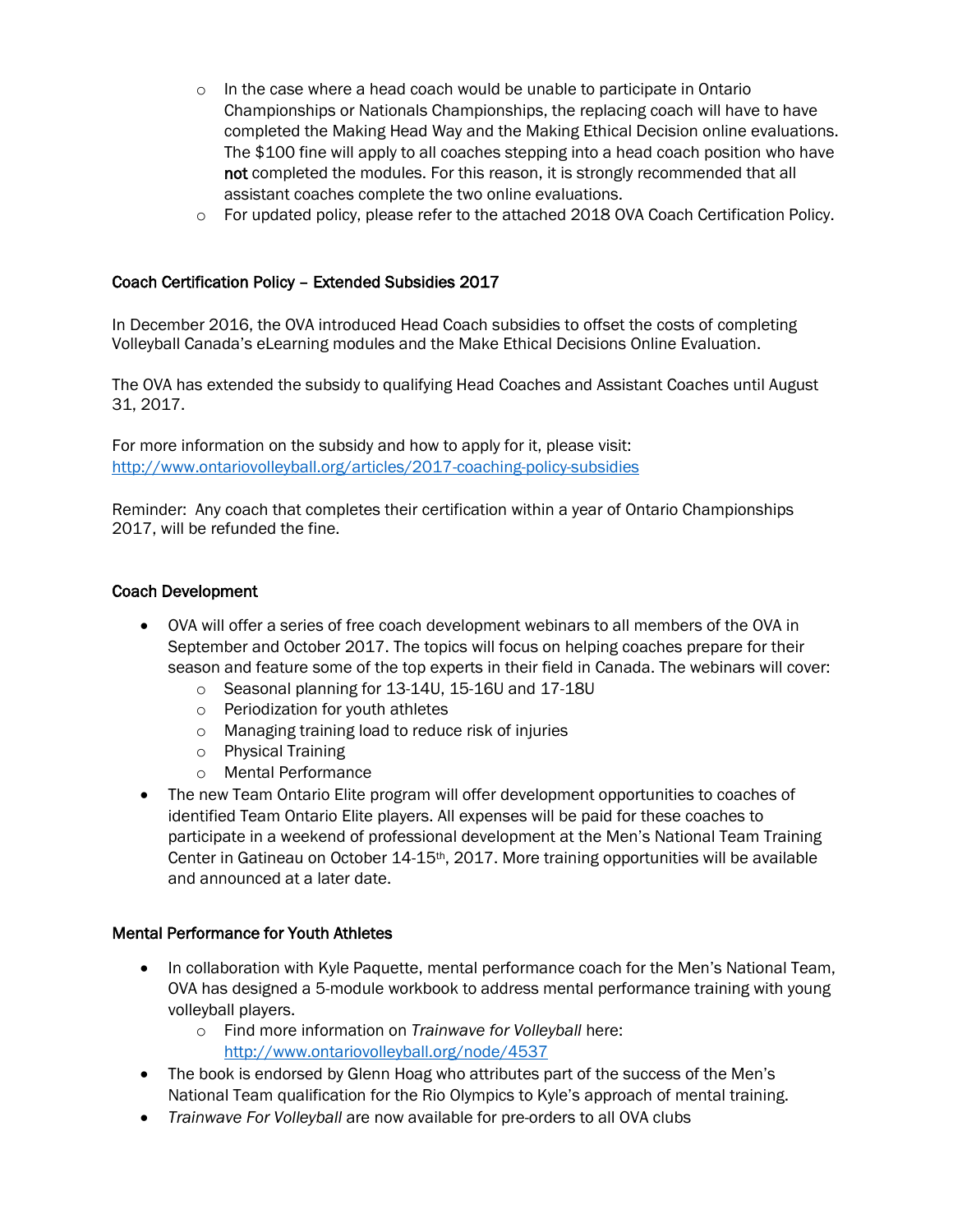## Ontario Championships

• 2018 Tournament Dates:

Event 1 - Friday, April 6 – Sunday, April 8 Event 2 - Friday April 13 - Sunday April 15 Event 3 - Thursday, April 19 – Saturday, April 21 Event 4 - Sunday, April 22 – Tuesday, April 24 Event 5 - Friday, April 27 – Sunday, April 29

Note: Age divisions will be posted mid September, in conjunction with hotel booking process.

- No athlete or team will be permitted to participate in Event 4 if they participated in Event 3
- Due to the growing number of teams competing at the Ontario Championships, combined with venue capacity concerns with RIM Park, the number of underaged teams competing will be capped. A team's rank within the age category will be used to determine teams that **may** be accepted into the draw.
- All Star Selections will be made at the Grand Prix for the 16U-18U athletes and will be Highlighted as the OVA Grand Prix All Stars at the Ontario Championships. The selection process will be communicated in time for the tournament.
- Modified divisions will be introduced for the 18U boys and girls that introduce best 3 of 5 matches on day 2 and 3.
- 11U Girls and 12U Boys
	- The OVA will run a 11UG and 12UB Ontario Championships at RIM Park in Waterloo, in April 2018
	- 11UG teams qualify to participate in Ontario Championships by playing in one 12U Girls event during regular season play
	- 12UB teams will qualify to participate in Ontario Championships by playing in one 13U Boys event during regular season play
	- The Ontario Championships will take place over two days and the teams will be playing Triple Ball and all teams are guaranteed two matches on Sunday.
- Stay and Play Policy
	- Ontario Volleyball has instituted a Stay to Play policy to ensure accommodations availability for all Indoor Championship's participants while better managing competition costs
	- Stay and Play policy is in effect for all Indoor Ontario Championships
	- All travelling teams (125kms+/one way) are required to book hotel rooms through the OCs Accommodation Management Provider (AMP), to be eligible to compete in Ontario Championships
	- The Clubs mailing address will be used to determine kms to RIM Park
	- Ontario Volleyball offers exemptions from the Stay to Play policy for both teams and individuals under the following categories:
		- o 1. Proximity Exemption Request: If the team/athlete is based within the specified proximity distance from the competition venue or the team/athlete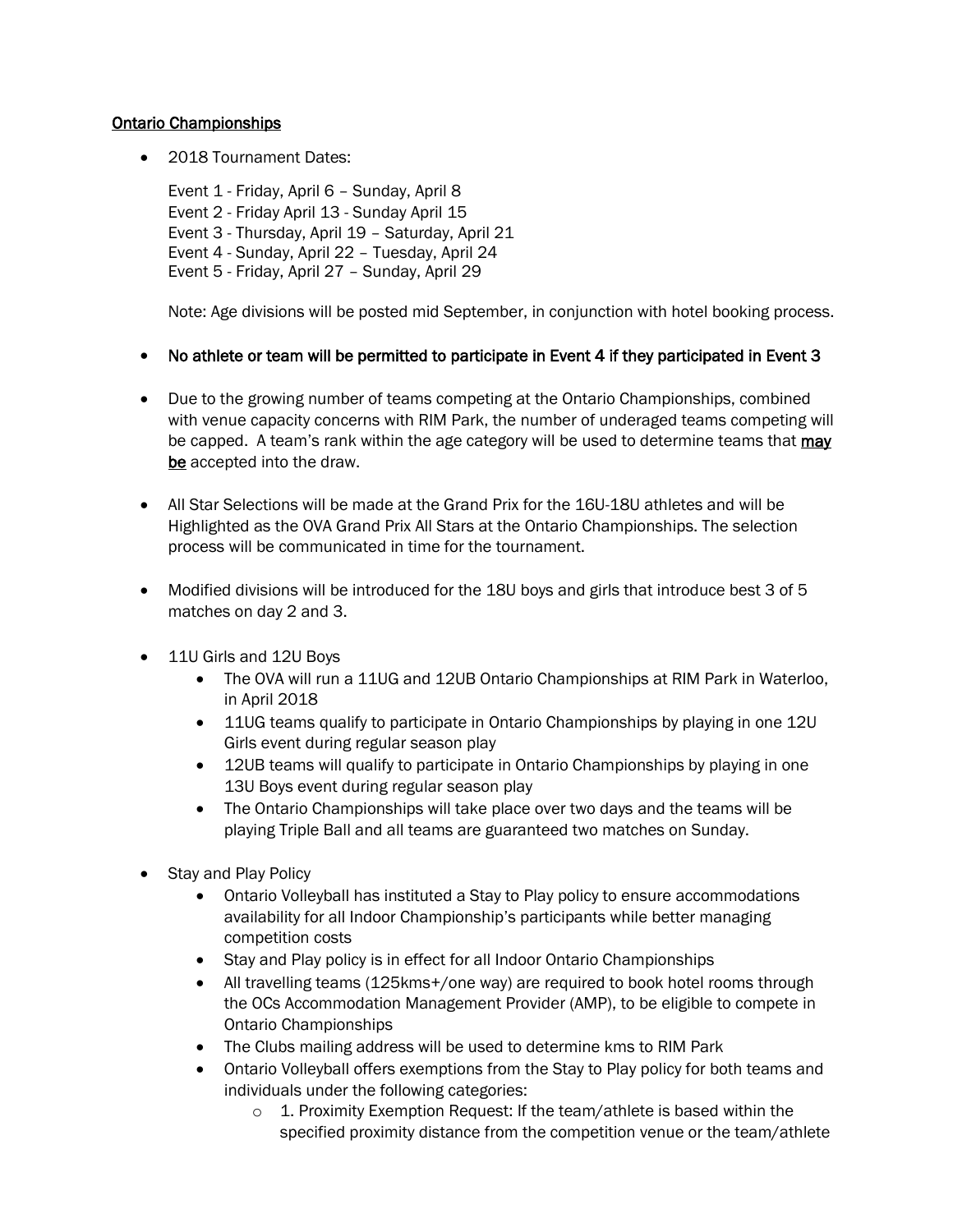plans to stay with family or friends that resides within the proximity distance, the team/athlete may be eligible for an exemption from the policy.

- o 2. Special Exemption Request: A Special Exemption Request will need to be completed for all other exemption requests. Requests will be considered on a case-by-case basis and will be reviewed by the Stay to Play Review Committee. This policy has been put in place to benefit teams, local event organizers and Ontario Volleyball alike.
- A team must register in Ontario Championships to be eligible to book accommodations.
- The hotel booking process will be staggered to align with OC's registration dates. After a team has completed registration for an event, they will be given information which will allow them to proceed with booking a hotel.
- Once a team registers for 2018 Ontario Championships, they will be issued a booking code. This code will need to be used when booking through the hotel booking service.
- More information will be released to Clubs in September 2017.